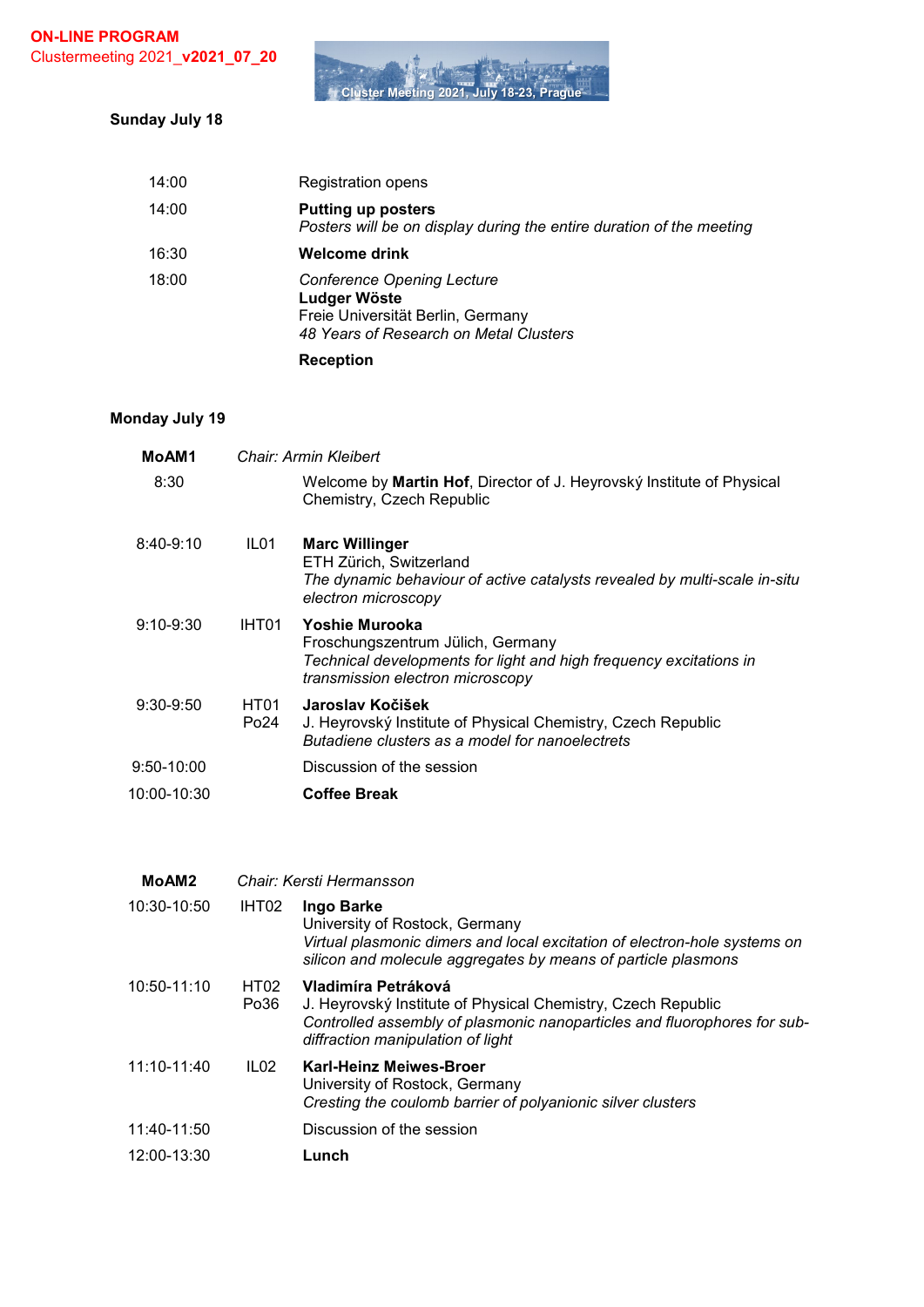

# **Monday July 19**

| MoPM1       |                                      | Chair: Ingo Barke                                                                                                                                                                                                    |  |  |  |
|-------------|--------------------------------------|----------------------------------------------------------------------------------------------------------------------------------------------------------------------------------------------------------------------|--|--|--|
| 13:30-13:50 | HT <sub>03</sub><br>Po <sub>06</sub> | Mayara da Silva Santos<br>Helmholtz-Zentrum Berlin für Material und Energie GmbH, Germany<br>High-resolution X-ray absorption spectroscopy in a cryogenic ion trap as a<br>tool to investigate 3d metal-oxygen bonds |  |  |  |
| 13.50-14:20 | IL <sub>03</sub>                     | María Pilar de Lara-Castells<br>AbinitSim Unit/CSIC, Spain<br>First-principles modelling of subnanometer-sized catalysts and photo-<br>catalysts: TiO <sub>2</sub> -supported coinage metal clusters as case studies |  |  |  |
| 14:20-14:50 | IL <sub>04</sub>                     | <b>Anatoly Frenkel</b><br>Stony Brook University, United States<br>Decoding reactive structures in catalytic clusters hidden in their X-ray<br>absorption spectra                                                    |  |  |  |
| 14:50-15:00 |                                      | Discussion of the session                                                                                                                                                                                            |  |  |  |
| 15:00-15:30 |                                      | <b>Coffee Break</b>                                                                                                                                                                                                  |  |  |  |

| MoPM <sub>2</sub> |              | Chair: Karl-Heinz Meiwes-Broer                                                                                                                                                |  |
|-------------------|--------------|-------------------------------------------------------------------------------------------------------------------------------------------------------------------------------|--|
| 15:30-15:50       | HT04<br>Po46 | Liana Socaciu-Siebert<br>SPECS Surface Nano Analysis GmbH, Germany<br>Routine operando studies with Near Ambient Pressure - XPS                                               |  |
| 15:50-16:10       | IHT03        | <b>Stephan Bartling</b><br>Leibniz Institute for Catalysis, Germany<br>A near ambient pressure XPS setup and a nanofluidic reactor device for<br>operando gas phase catalysis |  |
| 16:10-16:30       | HT05<br>Po19 | Zdeněk Jakub<br>CEITEC, Czech Republic<br>Adsorbate-induced structural evolution changes the mechanism of CO<br>oxidation on a $Rh/Fe_3O_4(001)$ model catalyst               |  |
| 16:30-16:40       |              | Discussion of the session                                                                                                                                                     |  |
| 16:40-18:00       |              | Flash talks – Posters with odd numbers                                                                                                                                        |  |
| 18:00-21:00       |              | <b>Poster Session I</b>                                                                                                                                                       |  |
|                   |              | Posters with <b>odd numbers</b>                                                                                                                                               |  |
|                   |              | Poll for best posters of this session                                                                                                                                         |  |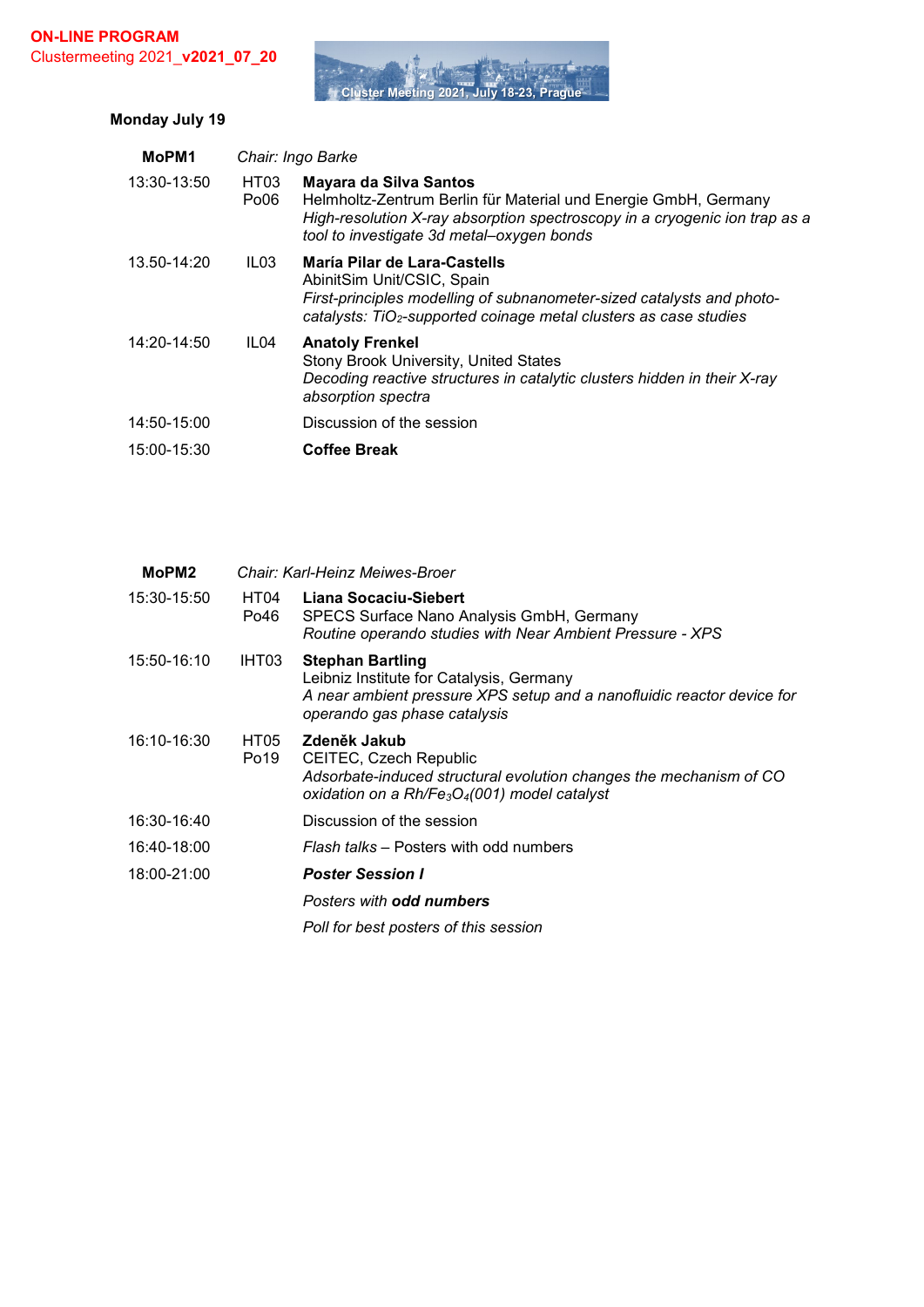

# **Tuesday July 20**

| TuAM1         |                          | Chair: Marc Willinger                                                                                                                                             |
|---------------|--------------------------|-------------------------------------------------------------------------------------------------------------------------------------------------------------------|
| $8:30 - 9:00$ | ILO5                     | <b>Armin Kleibert</b><br>Paul Scherrer Institut, Switzerland<br>Oxide shell growth kinetics and magnetism of cobalt nanoparticles during<br>early stage oxidation |
| $9:00 - 9:20$ | HT06<br>Po <sub>09</sub> | <b>Veronique Dupuis</b><br>Institut Lumiere Matiere, France<br>Nanomagnets elaborated by Mass-Selected Low Energy Cluster Beam<br>Deposition                      |
| $9:20 - 9:40$ | IHT04                    | Chao Zhang<br>Uppsala University, Sweden<br>Modelling protonic double layer at metal oxide-electrolyte interfaces                                                 |
| $9:40-9:45$   |                          | Sponsor flash - Gustavo Santiso Quinones<br>The nanocrystallography revolution: Eldico Scientific's novel 3D ED<br>device                                         |
| $9:45-10:00$  |                          | Discussion of the session                                                                                                                                         |
| 10:00-10:30   |                          | <b>Coffee Break</b>                                                                                                                                               |

| TuAM2       |                                 | Chair: Claude Henry                                                                                                                                                                                                                             |
|-------------|---------------------------------|-------------------------------------------------------------------------------------------------------------------------------------------------------------------------------------------------------------------------------------------------|
| 10:30-11:00 | ILO6                            | Vlasta Bonačić-Koutecký<br>Humboldt Universität Berlin/University of Split, Croatia<br>Concepts guiding joint theoretical and experimental approaches from<br>catalysis to bioimaging                                                           |
| 11:00-11:20 | HT07<br>Po <sub>16</sub>        | <b>Andreas Hauser</b><br>Graz University of Technology, Austria<br>Mixed-method and artificial intelligence-enhanced strategies toward the<br>modelling of metallic nanostructures                                                              |
| 11:20-11:40 | <b>HT16</b><br>Po <sub>52</sub> | <b>Kevin Rossi</b><br>Ecole Polytechnique Fédérale de Lausanne, Lausanne, Switzerland<br>A Next-Gen site-counting method to link size, shape, and activity of<br>metallic nanocatalysts for the electrochemical reduction of small<br>molecules |
| 11:40-11:50 |                                 | Discussion of the session                                                                                                                                                                                                                       |
| 12:00-13:30 |                                 | Lunch                                                                                                                                                                                                                                           |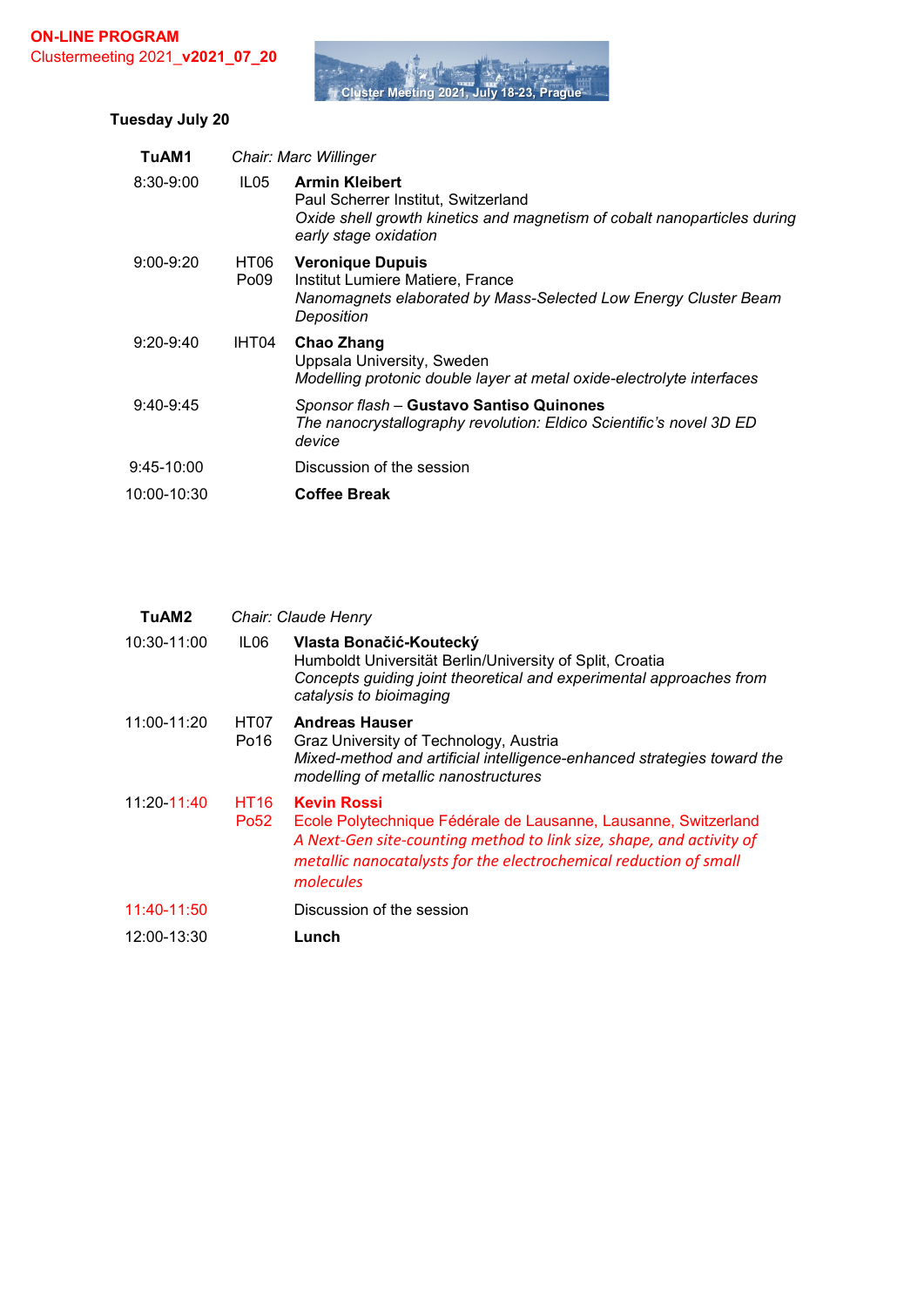

# **Tuesday July 20**

| TuPM1       |                          | Chair: Noelia Barrabés                                                                                                                                                                                             |
|-------------|--------------------------|--------------------------------------------------------------------------------------------------------------------------------------------------------------------------------------------------------------------|
| 13:30-14:00 | IL <sub>08</sub>         | <b>Claude Henry</b><br>CINaM CNRS/Aix-Marseille University, France<br>Reactivity of regular arrays of Pd clusters supported on a nanostructured<br>alumina thin film: from nanoparticles, clusters to single atoms |
| 14:00-14:30 | ILO9                     | Alessandro Fortunelli<br>CNR-ICCOM, Istituto di Chimica dei Composti Organometallici, Italy<br>Theoretical approaches to nanocluster catalysis                                                                     |
| 14:30-14:50 | HT08<br>Po <sub>20</sub> | <b>Ewald Janssens</b><br>KU Leuven, Belgium<br>Methanol dehydrogenation by cationic vanadium clusters                                                                                                              |
| 14:50-15:00 |                          | Discussion of the session                                                                                                                                                                                          |
| 15:00-15:30 |                          | <b>Coffee Break</b>                                                                                                                                                                                                |

| TuPM <sub>2</sub> |       | Chair: Alessandro Fortunelli                                                                                                                                                           |
|-------------------|-------|----------------------------------------------------------------------------------------------------------------------------------------------------------------------------------------|
| 15:30-15:50       | IHT05 | <b>Christopher Heard</b><br>Charles University in Prague, Czech Republic<br>Stabilization, migration and sintering of zeolite-encapsulated metal<br>clusters                           |
| 15:50-16:20       | IL10  | <b>Scott Anderson</b><br>University of Utah, United States<br>Cluster model catalysts: improved stability, size-selected electrocatalysis,<br>and single cluster/atom electrocatalysis |
| 16:20-16:50       | IL11  | Anastassia Alexandrova<br><b>UCLA, United States</b><br>Dynamic fluxionality and metastable nature of active sites of supported<br>cluster catalysts                                   |
| 16:50-17:20       | IL12  | Nuria López<br>Institute of chemical Research of Catalonia, Spain<br>Speciation in low-nuclearity catalysts: the frontier to robust structure-<br>activity relationships               |
| 17:20-17:30       |       | Discussion of the session                                                                                                                                                              |
| 18:00-22:00       |       | <b>Conference Dinner</b>                                                                                                                                                               |
| 18:00             |       | Departure by bus from Conference venue/Clarion hotel to the Castle<br>Liblice<br>Return to Prague around 22:00                                                                         |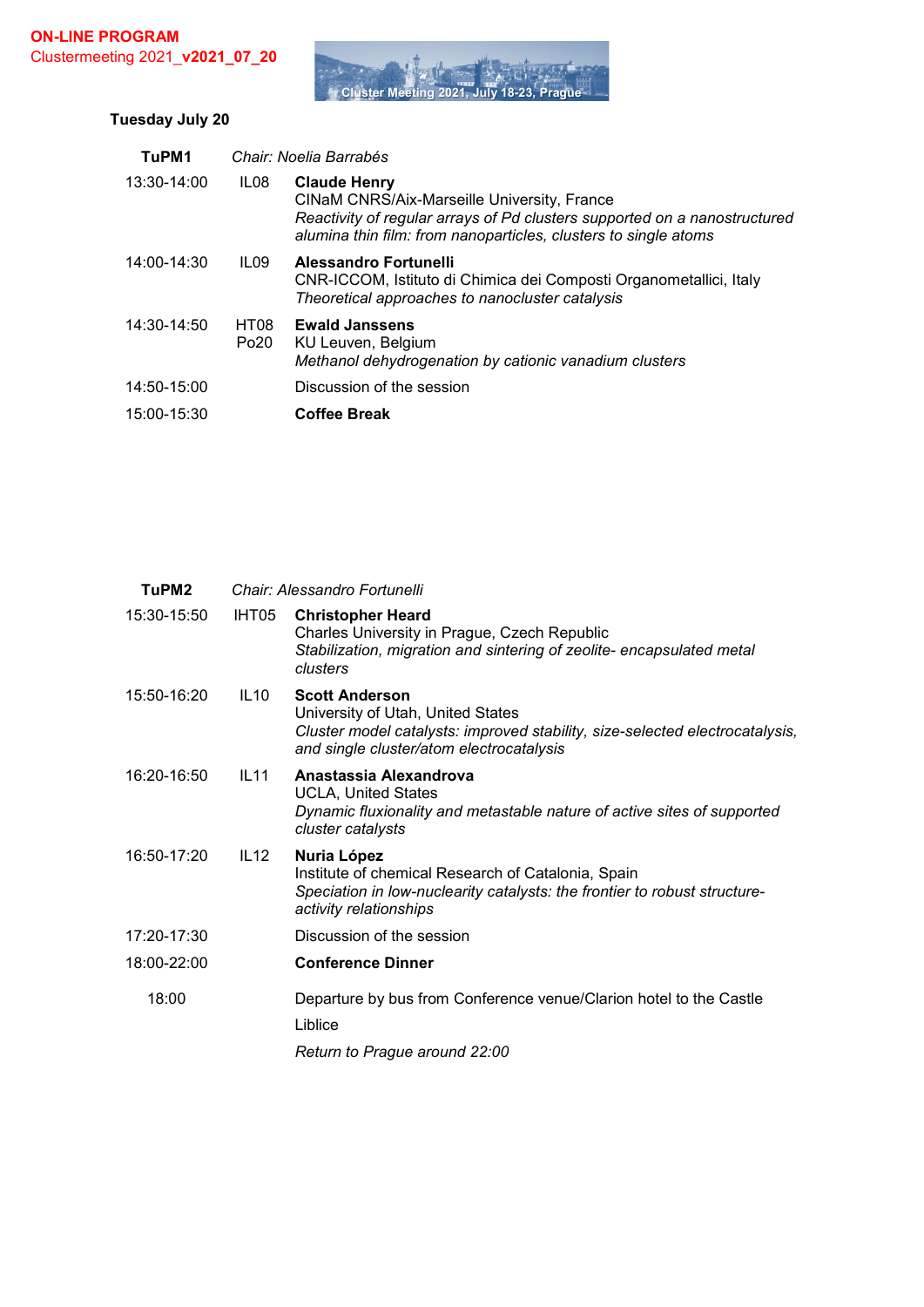

# **Wednesday July 21**

| WeAM1         |                  | Chair: Ewald Janssens                                                                                                                                                                                                                                                |
|---------------|------------------|----------------------------------------------------------------------------------------------------------------------------------------------------------------------------------------------------------------------------------------------------------------------|
| $8:30 - 8:50$ | IHT06            | <b>Detre Teschner</b><br>Max-Planck-Institute for Chemical Energy Conversion, Germany<br>Key role of chemistry versus bias in electrocatalytic oxygen evolution                                                                                                      |
| $8:50-9:20$   | IL13             | Noelia Barrabés<br>Institute of Materials Chemistry / TU-Wien, Austria<br>Atomically designed catalysts by bimetallic metal nanoclusters: insights<br>into the structure dynamics by operando spectroscopy                                                           |
| $9:20 - 9:50$ | IL <sub>14</sub> | Angelika Brückner<br>Leibniz-Institut für Katalyse, Germany<br>Impact of synthesis and test conditions on nanostructure and electron<br>transfer in Pt/metal sulfide/C <sub>3</sub> N <sub>4</sub> semiconducturs during photocatalytic H <sub>2</sub><br>production |
| $9:50-10:00$  |                  | Discussion of the session                                                                                                                                                                                                                                            |
| 10:00-10:30   |                  | <b>Coffee Break</b>                                                                                                                                                                                                                                                  |
|               |                  |                                                                                                                                                                                                                                                                      |

| WeAM2       |      | Chair: Ulrike Diebold                                                                                                                                                                      |  |  |  |
|-------------|------|--------------------------------------------------------------------------------------------------------------------------------------------------------------------------------------------|--|--|--|
| 10:30-11:00 | IL15 | Kersti Hermansson<br>Uppsala University, Sweden<br>Size dependent oxygen chemistry of $CeO2$ nanoparticles                                                                                 |  |  |  |
| 11:00-11:20 | IL16 | <b>Richard Palmer</b><br>Swansea University, United Kingdom<br>Challenges for nanoparticle deposition: predicting the catalytic<br>performance of nanoalloys and scale-up to manufacturing |  |  |  |
| 11:20-11:50 | IL17 | Pascal Andreazza<br>ICMN Université d'Orléans CNRS, France<br>Real-time analysis of the incorporation of Co or Ni heteroatoms into Ag<br>clusters and vice versa                           |  |  |  |
| 11:50-12:00 |      | Discussion of the session                                                                                                                                                                  |  |  |  |
| 12:00-13:30 |      | Lunch                                                                                                                                                                                      |  |  |  |
| 13:30-14:00 |      | Lunchtalk Stefan Vajda<br>Introduction of the J. Heyrovský nanocatalysis program:<br>Catalysis by nano- and subnanometer size catalysts                                                    |  |  |  |
| 14:00       |      | Tour of the Nanocatalysis labs / Free Afternoon                                                                                                                                            |  |  |  |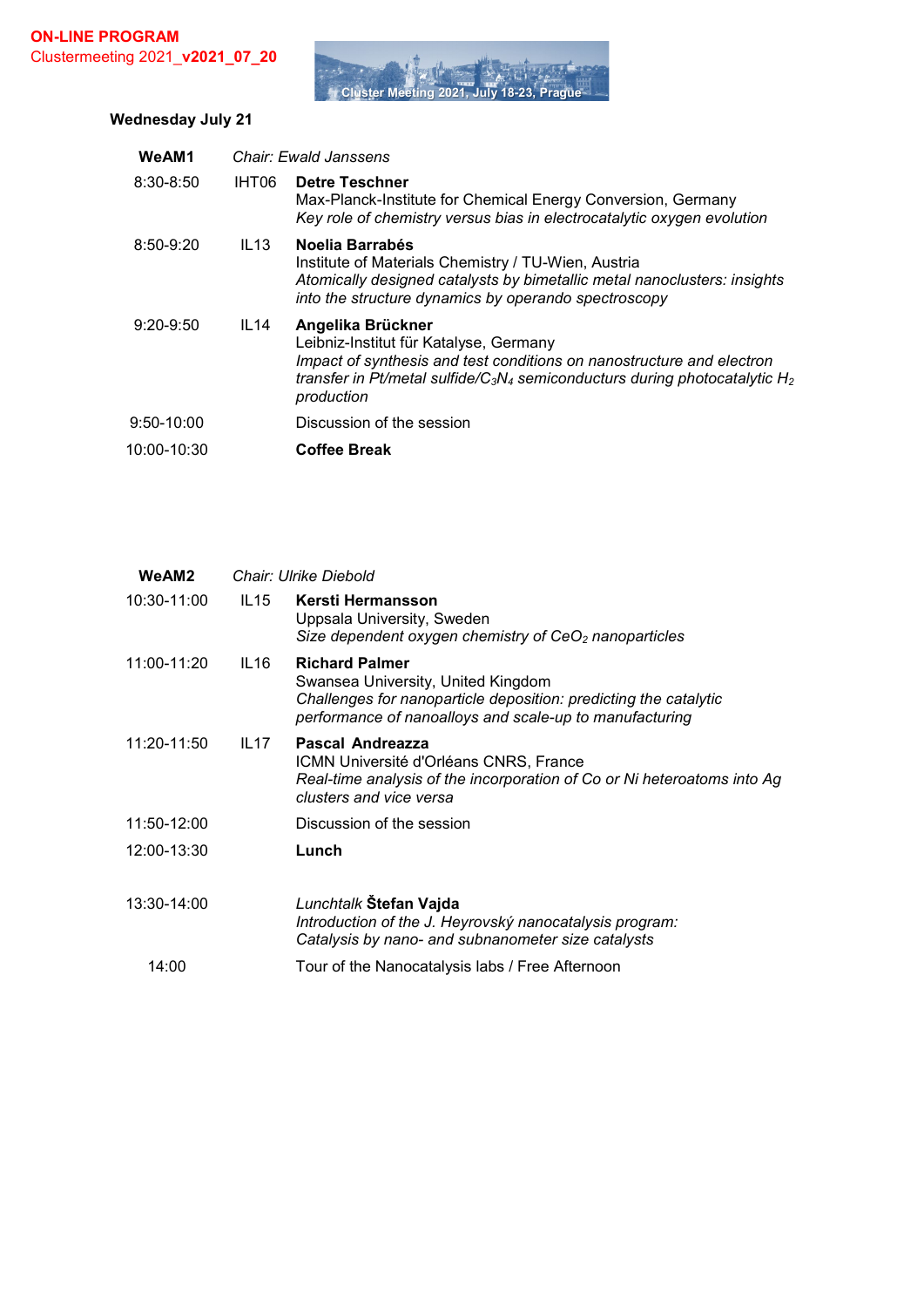

# **Thursday July 22**

| ThAM1           |                  | Chair: Pascal Andreazza                                                                                                                                                                                             |
|-----------------|------------------|---------------------------------------------------------------------------------------------------------------------------------------------------------------------------------------------------------------------|
| $8:30 - 9:00$   | IL <sub>18</sub> | <b>Panagiotis Grammatikopoulos</b><br>OIST Graduate University/ETH Zurich, Japan<br>Nanoparticle scaffold for multilayered Si-based Li-ion battery anodes                                                           |
| $9:00 - 9:30$   | IL19             | <b>Petr Krtil</b><br>J. Heyrovský Institute of Physical Chemistry, Czech Republic<br>Optimization of activity of electrocatalytic oxides on local level - top down<br>and bottom up strategies in materials' design |
| $9:30 - 10:00$  | IL <sub>27</sub> | M.A. López-Quintela<br>University of Santiago de Compostela, Spain<br>Synthesis at pilot scale                                                                                                                      |
| $10:00 - 10:10$ |                  | Discussion of the session                                                                                                                                                                                           |
| 10:10-10:40     |                  | <b>Coffee Break</b>                                                                                                                                                                                                 |

| ThAM2       |       | Chair: Martin Srnec                                                                                                                                                                    |
|-------------|-------|----------------------------------------------------------------------------------------------------------------------------------------------------------------------------------------|
| 10:40-11:00 | IHT07 | <b>Hazar Guesmi</b><br><b>CNRS-ICGM-Montpellier, France</b><br>Modeling the effect of reactive gas on alloy catalysts from single-atom<br>sites to nanoparticles of thousands of atoms |
| 11:00-11:30 | IL20  | Vladimír Matolín<br><b>Charles University, Czech Republic</b><br>Hydrogen - fuel for sustainable energy                                                                                |
| 11:30-12:00 | IL21  | <b>Mauro Stener</b><br>Trieste University, Italy<br>Excited states and metal clusters: computational studies from optical<br>properties to photocatalysis                              |
| 12:00-12:10 |       | Discussion of the session                                                                                                                                                              |
| 12:10-13:30 |       | Lunch                                                                                                                                                                                  |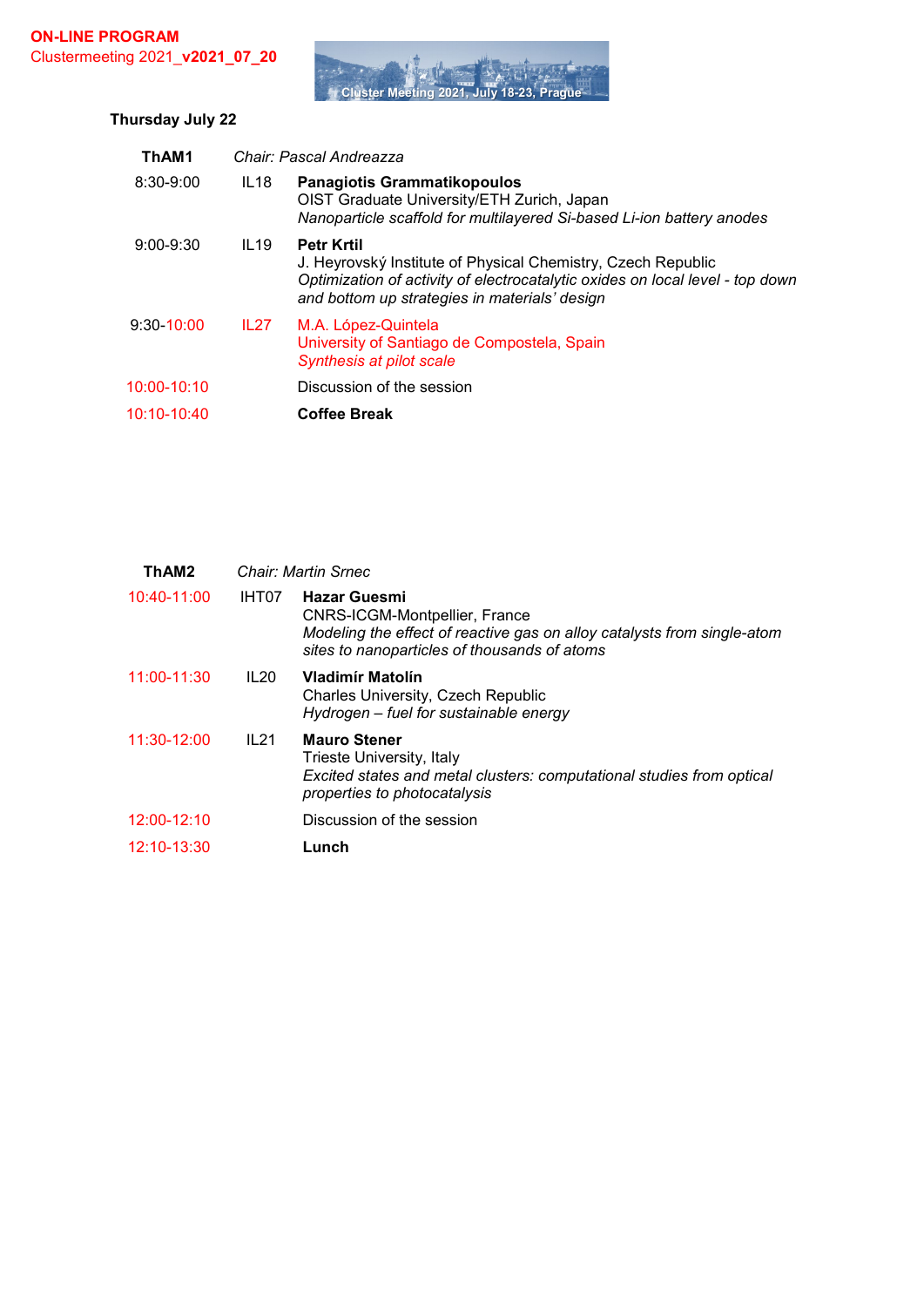

# **Thursday July 22**

| ThPM1       |       | Chair: Maria Pilar de Lara-Castells                                                                                                                                                                         |
|-------------|-------|-------------------------------------------------------------------------------------------------------------------------------------------------------------------------------------------------------------|
| 13:30-14:00 | IL22  | <b>Laurent Piccolo</b><br>IRCELYON, University of Lyon, France<br>Reaction-induced changes in structure and activity of supported platinum<br>catalysts investigated in situ: from single atoms to clusters |
| 14:00-14:30 | IL23  | <b>Gareth Parkinson</b><br>TU Wien, Austria<br>Unravelling CO adsorption on model single-atom catalysts                                                                                                     |
| 14:30-14:50 | IHT08 | Maria J Lopez<br>Universidad de Valladolid, Spain<br>Reactivity of Pd-Cu nanoalloys towards hydrogen adsorption and<br>dissociation                                                                         |
| 14:50-15:00 |       | Discussion of the session                                                                                                                                                                                   |
| 15:00-15:30 |       | <b>Coffee Break</b>                                                                                                                                                                                         |

|                          | Chair: Maria J Lopez                                                                                                                                                                                           |
|--------------------------|----------------------------------------------------------------------------------------------------------------------------------------------------------------------------------------------------------------|
| HT10<br>Po <sub>12</sub> | Michal Fárník<br>J. Heyrovský Institute of Physical Chemistry, Czech Republic<br>Pickup and reactions of molecules on carbonaceous from the perspective<br>of atmospheric and interstellar processes           |
| HT11<br>Po14             | <b>Estefania German</b><br>Universidad de Valladolid, Spain<br>DFT study of $TM_6$ (TM: V, Co, Pd) adsorption on boron-graphdiyne layer                                                                        |
| <b>HT12</b><br>Po42      | <b>Gustavo Santiso-Quinones</b><br>Eldico Scientific AG, Switzerland<br>3D-ED continuous rotation method in nanocrystallography: a dedicated<br>device for structural elucidation of nanocrystalline particles |
|                          | Discussion of the session                                                                                                                                                                                      |
|                          | Flash talks – Posters with even numbers                                                                                                                                                                        |
|                          | <b>Poster Session II</b>                                                                                                                                                                                       |
|                          | Posters with even numbers                                                                                                                                                                                      |
|                          | Poll for best posters of this session                                                                                                                                                                          |
|                          | Start of the poll for best HTs                                                                                                                                                                                 |
|                          |                                                                                                                                                                                                                |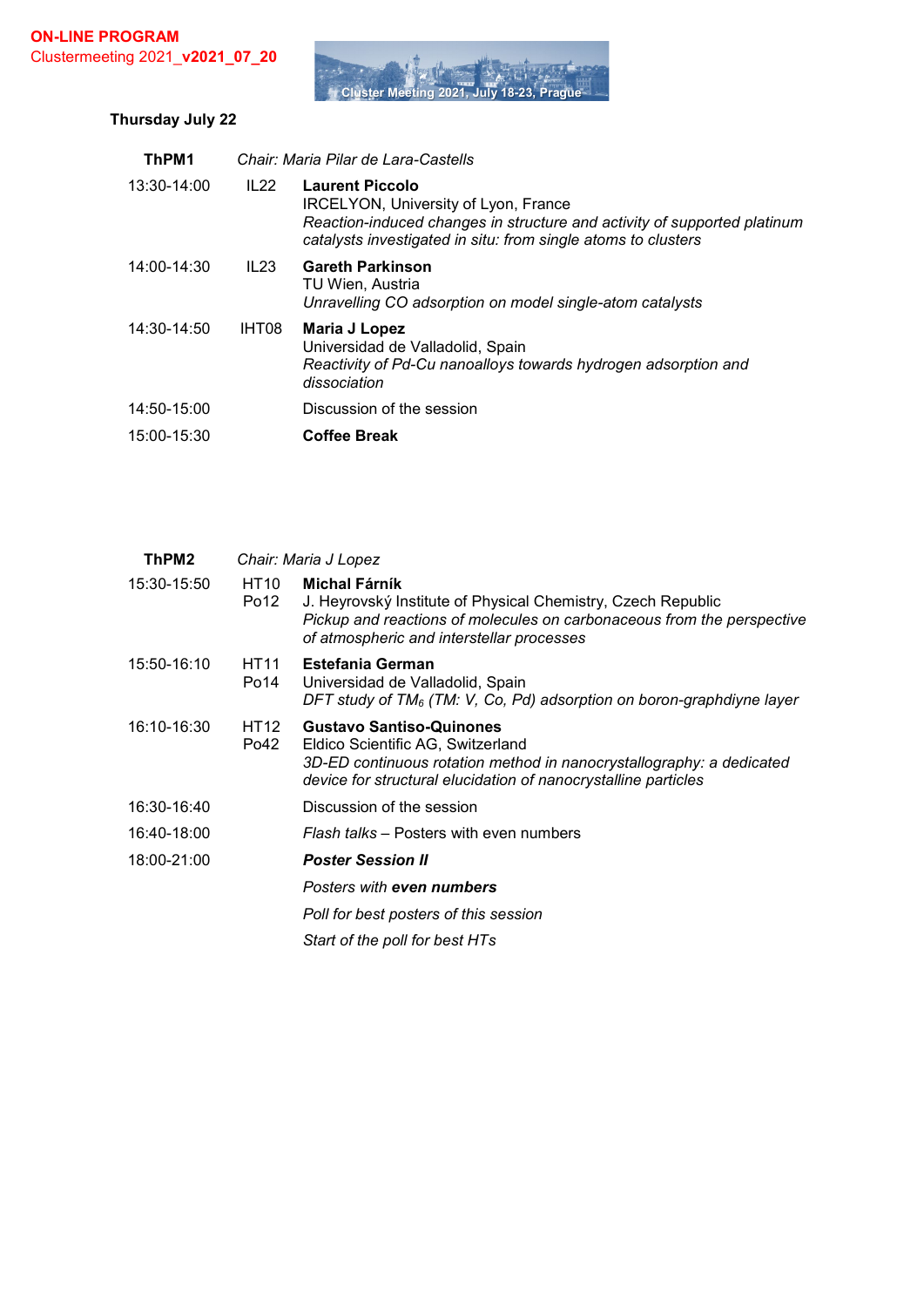

| Friday July 23 |  |  |
|----------------|--|--|
|----------------|--|--|

| FrAM1          |                     | Chair: Laurent Piccolo                                                                                                                                                                                                             |
|----------------|---------------------|------------------------------------------------------------------------------------------------------------------------------------------------------------------------------------------------------------------------------------|
| $8:30 - 8:50$  | <b>HT13</b><br>Po32 | Kinga Mlekodaj<br>J. Heyrovský Institute of Physical Chemistry, Czech Republic<br>Splitting of $O2$ at room temperature over distant binuclear transition metal<br>centers in zeolites for direct oxidation of methane to methanol |
| $8:50-9:20$    | IL24                | Ulrike Diebold<br>TU Wien, Institute of Applied Physics, Austria<br>Direct assessment of the acidity of individual surface hydroxyls on oxides                                                                                     |
| $9:20 - 9:50$  | IL25                | Robert Schlögl<br>Fritz Haber Institute of Max Planck Society, Germany<br>On the relation between dynamics, nanostructure and catalytic activity of<br>materials                                                                   |
| $9:50 - 10:00$ |                     | Discussion of the session                                                                                                                                                                                                          |
| 10:00-10:30    |                     | <b>Coffee Break</b>                                                                                                                                                                                                                |

| FrAM <sub>2</sub> |                          | Chair: Christopher Heard                                                                                                                                                                                                              |
|-------------------|--------------------------|---------------------------------------------------------------------------------------------------------------------------------------------------------------------------------------------------------------------------------------|
| 10:30-11:00       | IL26                     | <b>Martin Srnec</b><br>J. Heyrovský Institute of Physical Chemistry, Czech Republic<br>On the role of asynchronicity in C-H bond activation                                                                                           |
| 11:00-11:20       | HT <sub>14</sub><br>Po38 | <b>Muhammad Irfan Qadir</b><br>J. Heyrovský Institute of Physical Chemistry, Czech Republic<br>Selective $CO2$ hydrogenation to olefin-rich hydrocarbons driven by FeO <sub>x</sub><br>nanorods decorated with Cu nanoparticles       |
| 11:20-11:40       | HT15<br>Po26             | David Kubička<br>University of Chemistry and Technology Prague, Czech Republic<br>Copper clusters for environmentally friendly hydrogenolysis of esters to<br>alcohols – effects of support properties and copper introduction method |
| 11:40-11:50       |                          | Discussion of the session                                                                                                                                                                                                             |
| 12:30             |                          | Announcement of Best Posters & Best Hot Topic Talks                                                                                                                                                                                   |
| 12:30-13:00       |                          | <b>Closing event, farewell</b>                                                                                                                                                                                                        |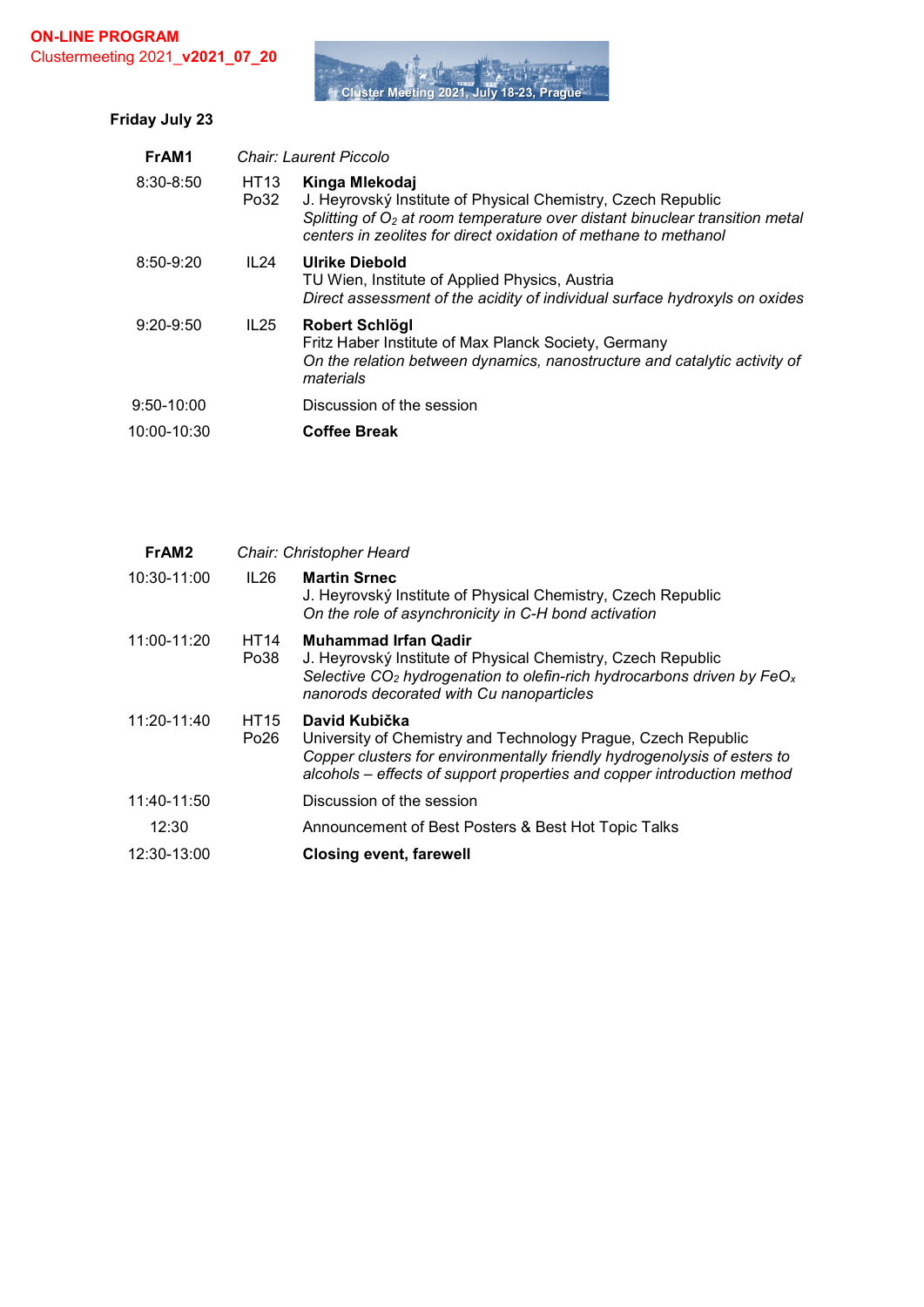

#### **POSTERS - MONDAY**

| Po01             | Olesya Ablyasova<br>Helmholtz-Zentrum Berlin für Materialien und Energie, Germany<br>XAS study of electronic structure of cold gas-phase manganese oxide clusters                                                                |
|------------------|----------------------------------------------------------------------------------------------------------------------------------------------------------------------------------------------------------------------------------|
| Po03             | <b>Jose Eduardo Barcelon</b><br>Universita di Parma, Italy<br>Surface assisted synthesis, characterization and electronic properties of pristine and<br>oxygen-exposed graphene nanoribbons on Ag(110)                           |
| Po05             | <b>Sebastian Cisneros</b><br>Leibniz Institute for Catalysis, Germany<br>Modulating the chemical state of Ru supported on $TiO2$ to control CO <sub>2</sub> hydrogenation<br>selectivity                                         |
| Po07             | Xingchao Dai<br>Leibniz Institute for Catalysis, Germany<br>Extending the potential of $CuOx$ catalysts for valorization of biomass-based platform<br>molecules by downsizing clusters to active single sites                    |
| Po09             | <b>Veronique Dupuis</b><br>Institut Lumiere Matière, France<br>Nanomagnets elaborated by Mass-Selected Low Energy Cluster Beam Deposition                                                                                        |
| Po11             | <b>Katharina Engster</b><br>Institute of Physics, University of Rostock, Germany<br>Clusters as nanoscale light sources: electron excitations on silicon and tetracene<br>crystallites                                           |
| Po13             | <b>Max Flach</b><br>Helmholtz Zentrum Berlin, Germany<br>Charge transfer in L-edge x-ray absorption spectra of diatomic gas-phase iron halide<br>cations: beyond the oxidation state                                             |
| Po15             | <b>Lena Haager</b><br>TU Wien, Austria<br>Comparison of single Rh adatoms on $\alpha$ -Fe <sub>2</sub> O <sub>3</sub> (1102) and TiO <sub>2</sub> (110) stabilized by adsorbed<br>water                                          |
| Po <sub>17</sub> | Guillermo Herrera - to be presented by Veronique Dupuis<br>Institut Lumière Matière, France<br>Size and surface/interface effects on the magnetic behavior of B2- like supported FeRh<br>nanoclusters                            |
| Po19             | Zdeněk Jakub<br>Central European Institute of Technology (CEITEC), Czech Republic<br>Adsorbate-induced structural evolution changes the mechanism of CO oxidation on a<br>Rh/Fe <sub>3</sub> O <sub>4</sub> (001) model catalyst |
| Po21             | <b>Kevin Anthony Kaw</b><br>Quantum Solid-State Physics, KU Leuven, Belgium<br>The wavelength-dependent non-linear absorption and refraction of $Au_{25}$ and $Au_{38}$<br>monolayer-protected clusters                          |
| Po23             | Monika Klusáčková<br>J. Heyrovský Institute of Physical Chemistry, Czech Republic<br>Photoelectrochemical activity and selectivity of SrTiO <sub>3</sub> nanocubes                                                               |
| Po25             | Jaroslav Kočišek<br>J. Heyrovský Institute of Physical Chemistry, Czech Republic<br>Electron Attachment to Fe(CO) <sub>5</sub> Aggregates on Ar Clusters                                                                         |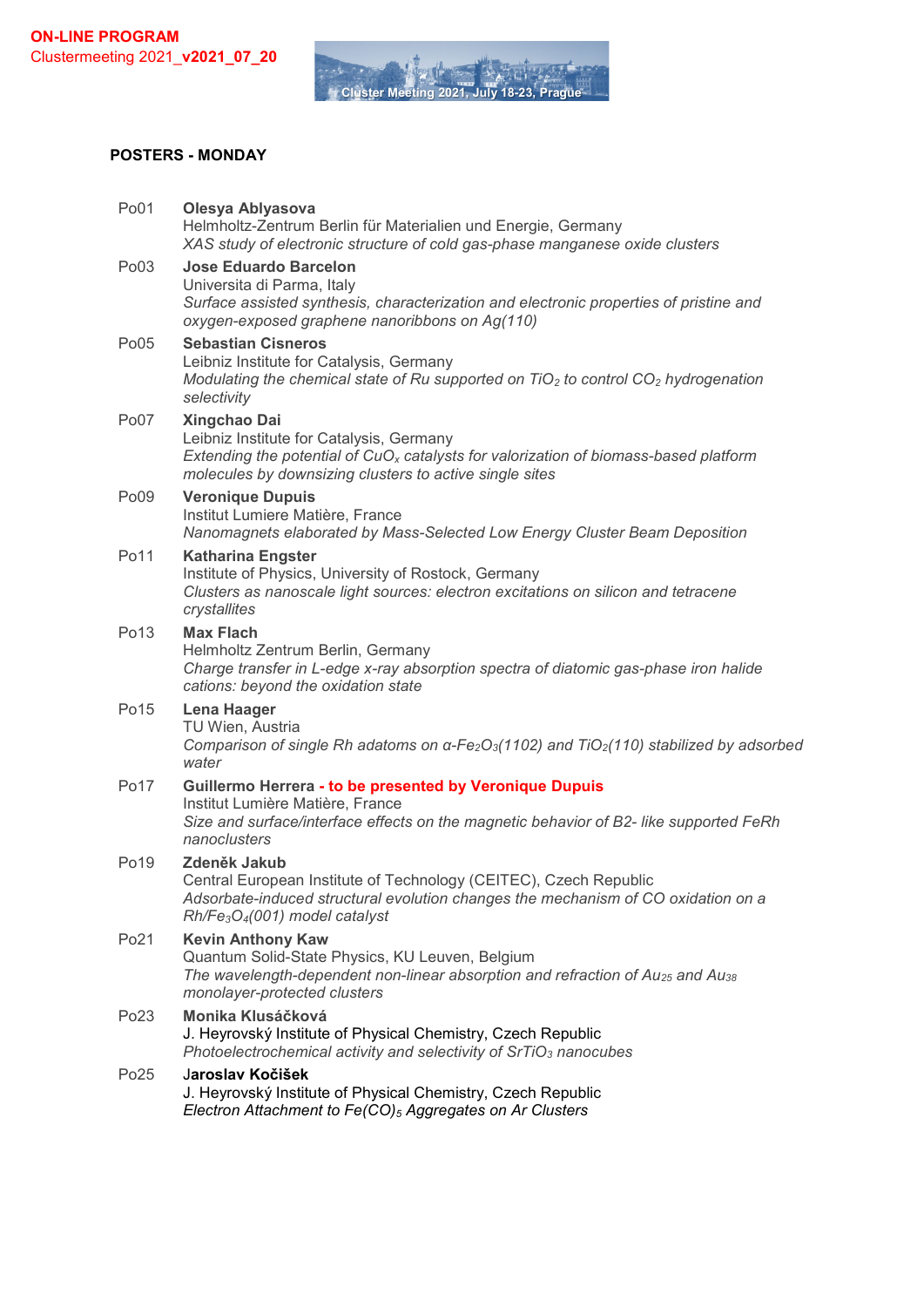**THE REAL Cluster Meeting 2021, July 18-23** 

| Po27             | Anastasia Kurbanova                                                                                                                                                                                                                              |
|------------------|--------------------------------------------------------------------------------------------------------------------------------------------------------------------------------------------------------------------------------------------------|
|                  | <b>Charles University, Czech Republic</b><br>Preparation of Fe@zeolite composite hydrogenation catalysts with metallic nanoparticles<br>by reductive demetallation of Fe-zeolites                                                                |
| Po29             | Ang Li<br>Charles University, Czech Republic<br>Tracing the stability of subnanometric metal clusters on layered zeolite by in- situ TEM<br>investigation                                                                                        |
| Po31             | <b>Peter Matvija</b><br>Charles University, Czech Republic<br>Ceria-supported metal clusters studied by STM and NAP-XPS                                                                                                                          |
| Po33             | <b>Shashikant Kadam</b><br>J. Heyrovský Institute of Physical Chemistry, Czech Republic<br>Design and application of capillary-based reactor for microactivity reference catalytic<br>testing                                                    |
| Po35             | Vladimíra Petráková<br>J. Heyrovský Institute of Physical Chemistry, Czech Republic<br>Modified absorption of dye molecules is related to specifically treated silver nanoparticles<br>and is not a general phenomenon in metallic nanoparticles |
| Po37             | <b>Pavel Pleskunov</b><br>Charles University, Czech Republic<br>Reactive magnetron sputtering and gas condensation of tantalum oxynitride nanoparticles<br>with architecture and band gap controlled by design                                   |
| Po39             | Ali Rafsanjani-Abbasi<br>Technische Universität Wien / Vienna University of Technology, Austria<br>Thermal stability and CO-induced mobility of single Pt adatoms supported on the a-<br>$Fe2O3(11\overline{0}2)$ surface                        |
| Po41             | <b>Leo Sala</b><br>J. Heyrovský Institute of Physical Chemistry, Czech Republic<br>Stability of gold nanoparticle-DNA origami conjugates under gamma irradiation                                                                                 |
| Po43             | <b>Barbora Sedmidubská</b><br>J. Heyrovský Institute of Physical Chemistry, Czech Republic<br>Low-energy electron attachment to L- Valine. $(H_2O)n$ clusters                                                                                    |
| Po45             | <b>Panukorn Sombut</b><br>Institute of Applied Physics, TU Wien, Austria<br>Polarons in single atom catalysts: case study of $Me_1 = [Au_1, Pt_1, Rh_1]$ on TiO <sub>2</sub> (110)                                                               |
| Po47             | <b>Marija Stojkovska</b><br>University of Genova, Italy<br>Monitoring oxidation and reduction of iron oxide islands on Pt(111)                                                                                                                   |
| Po49             | <b>Mykhailo Vaidulych</b><br>J. Heyrovský Institute of Physical Chemistry, Czech Republic<br>Cluster deposition instrument: from a single atom to nanoscale clusters                                                                             |
| Po <sub>51</sub> | Arik Beck - to be presented by Marc Willinger<br>ETH Zürich, Switzerland<br>Following the structure of copper-zinc-alumina across the pressure gap in carbon dioxide<br>hydrogenation                                                            |
| Po <sub>53</sub> | <b>Dianwei Hou</b><br><b>Charles University, Czech Republic</b><br>Theoretical insights into zeolite encapsulated subnanometer platinum                                                                                                          |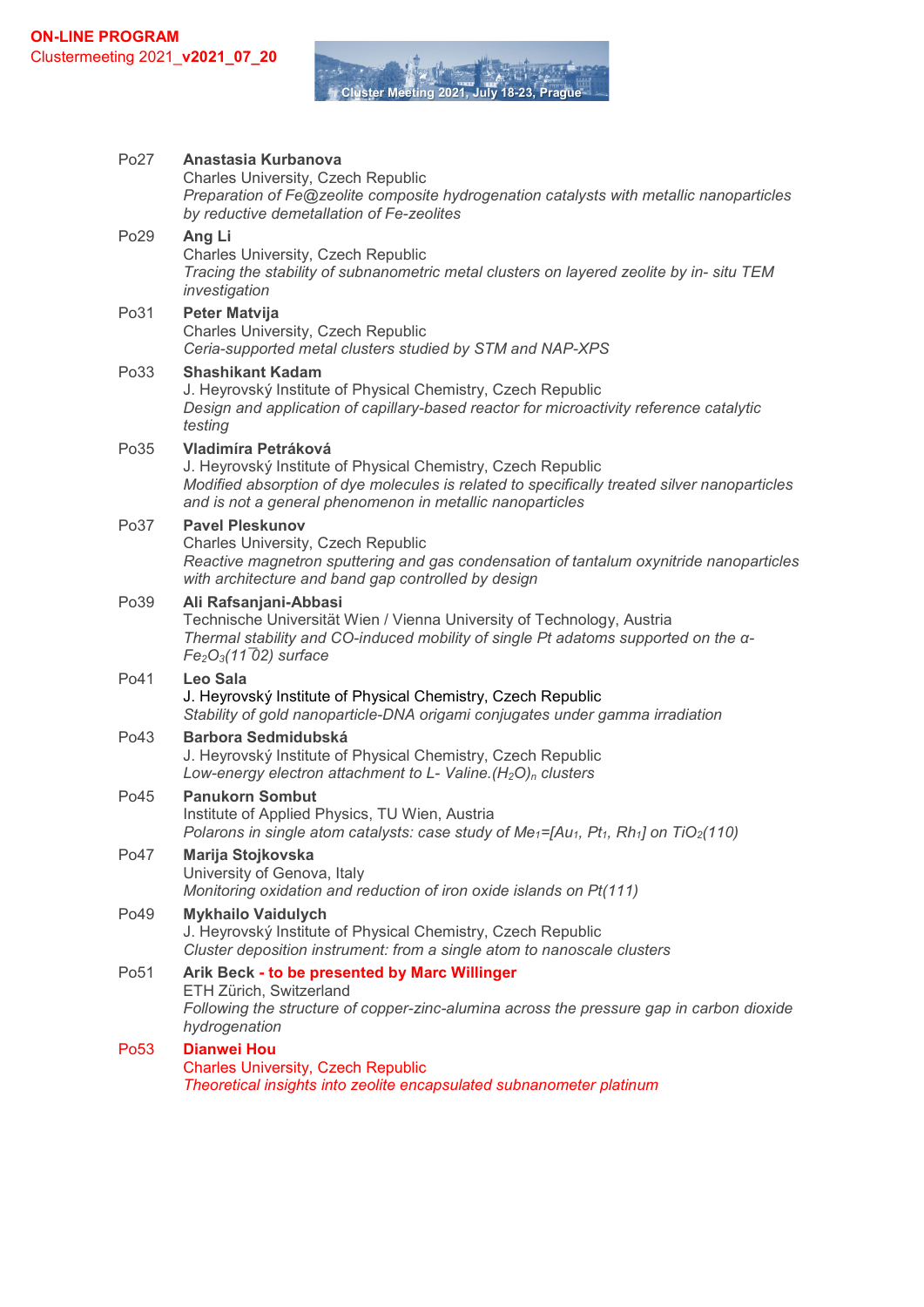**Cluster Meet** 

#### **POSTERS – THURSDAY**

| Po02             | Öyküm Naz Avcı<br>CNR-ICCOM, Italy<br>Oxygen evolution reaction (OER) mechanism and activity on spinel oxide-type catalysts                                                                                                           |
|------------------|---------------------------------------------------------------------------------------------------------------------------------------------------------------------------------------------------------------------------------------|
| Po04             | Lucinda Blanco Redondo<br><b>Charles University, Czech Republic</b><br>Ir-decorated Pt nanoparticles as bifunctional catalyst for unitized regenerative proton<br>exchange membrane fuel cells                                        |
| Po06             | <b>Mayara da Silva Santos</b><br>Helmholtz-Zentrum Berlin für Material und Energie GmbH, Germany<br>High-resolution X-ray absorption spectroscopy in a cryogenic ion trap as a tool to investigate<br>3d metal-oxygen bonds           |
| Po08             | Alina M. Darabut<br>Charles University, Czech Republic<br>Preparation and characterization of thermally expanded graphite. Applications for PEM FCs<br>technology                                                                     |
| Po10             | <b>Andreas Erlebach</b><br>Charles University Prague, Czech Republic<br>Cluster confinement in zeolites: insights from accurate neural network potentials                                                                             |
| Po12             | <b>Michal Fárník</b><br>J. Heyrovský Institute of Physical Chemistry, Czech Republic<br>Pickup and reactions of molecules on carbonaceous clusters from the perspective of<br>atmospheric and interstellar processes                  |
| Po14             | <b>Estefania German</b><br>Universidad de Valladolid, Spain<br>DFT study of $TM_6$ (TM: V, Co, Pd) adsorption on Boron-graphdiyne layer                                                                                               |
| Po16             | <b>Andreas Hauser</b><br>Graz University of Technology, Austria<br>Mixed-method and artificial intelligence-enhanced strategies toward the modelling of metallic<br>nanostructures                                                    |
| Po <sub>18</sub> | Vana Chinnappa Chinnabathini<br>KU Leuven, Belgium<br>Composition-tuned AuAg bimetallic clusters-modified TiO <sub>2</sub> films as efficient self-cleaning<br>surfaces under visible light                                           |
| Po20             | <b>Ewald Janssens</b><br>KU Leuven, Belgium<br>Methanol dehydrogenation by cationic vanadium clusters                                                                                                                                 |
| Po22             | Elisa Jimenez-Izal<br>University of the Basque Country (EHU/UPV) /Donostia International Physics Center<br>(DIPC), Spain<br>Doping Pt with Ge to reduce the deactivation of the catalyst                                              |
| Po24             | Jaroslav Kočišek<br>J. Heyrovský Institute of Physical Chemistry, Czech Republic<br>Butadiene clusters as a model for nanoelectrets                                                                                                   |
| Po26             | David Kubička<br>University of Chemistry and Technology Prague, Czech Republic<br>Copper clusters for environmentally friendly hydrogenolysis of esters to alcohols - effects of<br>support properties and copper introduction method |
| Po28             | <b>Florian Lackner</b><br>Graz University of Technology, Austria<br>Rhodamine B covered Au nanoparticles separated by an intermediate spacing layer in helium<br>nanodroplets                                                         |